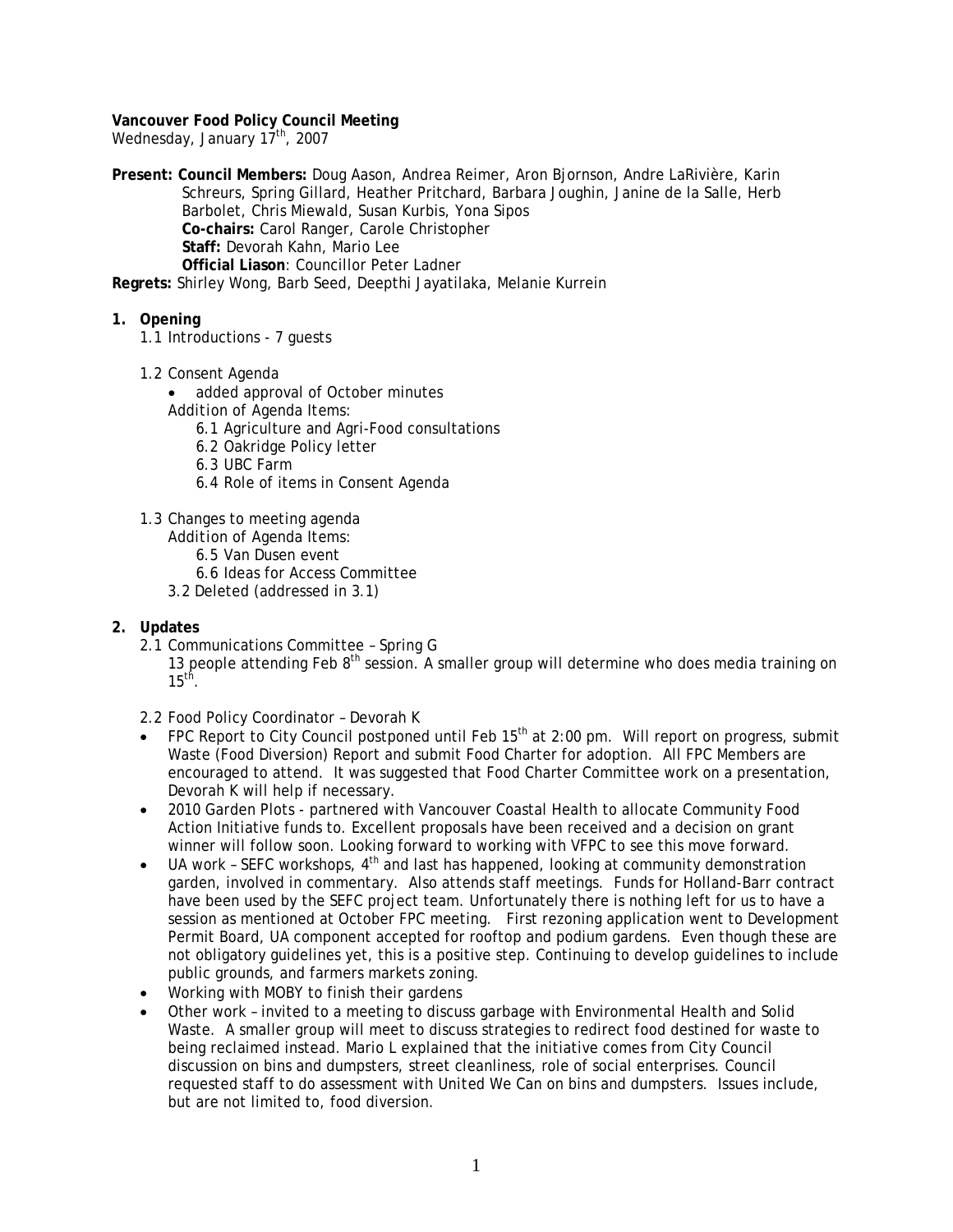- Peter L 2010 Gardens he has contacted Park Board people, wants commitment for one foodproducing garden on Park land. It was noted that aesthetics, privatization of public space, and contamination may be barriers to acceptance.
- 2.3 Food for meetings Carole C

2-3 people have brought things to this meeting. **ACTION:** Yona S, Karin S, and Heather P to bring food for Feb. meeting.

- 2.4 Presentation Committee Carole C Committee needed to research possible presenters for FPC meetings. **ACTION:** Andre L, Spring G, Andrea R, Aron B to meet.
- 2.5 Food Charter Committee Carole C, Barbara J

To be presented to City Council to ask for adoption. Minor changes from some City Councillors have been incorporated. Due to time constraints, Committee asked for confidence that revisions be accepted without review. Census reached that it should go forward. Draft circulated.

**ACTION:** Barbara J. to send final version to Devorah who will include it in the report to City Council.

## **3. Membership**

3.1 Call for Nominations for Co-chairs – Carole C

Carol R will be stepping down as chair after the next FPC meeting. If you are interested in sitting as a co-chair please send your nomination to Steering Committee by Feb.  $5<sup>th</sup>$ . with a short letter of intention and description of what you would bring to this position. Please be available for Feb.  $7<sup>th</sup>$  Steering Committee meeting. There are 2 positions. Term is one year. Carole C and Andrea R expressed interest in running.

If only 2 applicants, they will be appointed by acclamation and start at Feb. meeting. If more, election will happen at Feb. meeting.

Responsibilities include communicating with Co-Chair 2-3x a week (or more, depending on circumstances), attending 1.5-2 hour Planning Meeting. The scheduling will be determined by the co-Chairs, based on their availability.

Steering Committee also has one vacancy; responsibilities include attending Planning meetings, participating in discussions about membership, etc.

3.2 Membership Committee – Carole C

Committee has lost members, there are vacancies. Certain sectors have not been well represented. Given objectives, who should be at the table and is not?

Currently, meet as needed. It was suggested that after the roles have been clarified, that the Committee meet regularly (eg. quarterly) so research for new members can be reported to the rest of FPC. It was agreed that the Orientation Manuel should be reviewed and updated by the Membership Committee. **ACTION:** Herb B and Devorah K to look for electronic version of Orientation Manual. No decision was made regarding frequency of meetings or membership of this sub-committee.

4. **Recap from Strategic Planning Session**

4.1 Report from sub-committees on Objectives – Janine dl S, Barbara J, Chris M

• First draft of Objectives from Strategic Planning Session circulated for feedback. Suggestion to remove "Specifically, the VFPC will promote the following strategies" as Objectives should stand alone, without strategies. Agreement that the Mission Statement come before objectives. Clarification that in Objective 1, member's manual = orientation manual. Objectives accepted as amended. Draft Objectives (not strategies) will be included in report to City Council; **ACTION:** Devorah K to replace previous objectives using current wording. **ACTION:** Barbara J to send objectives document to Devorah K.